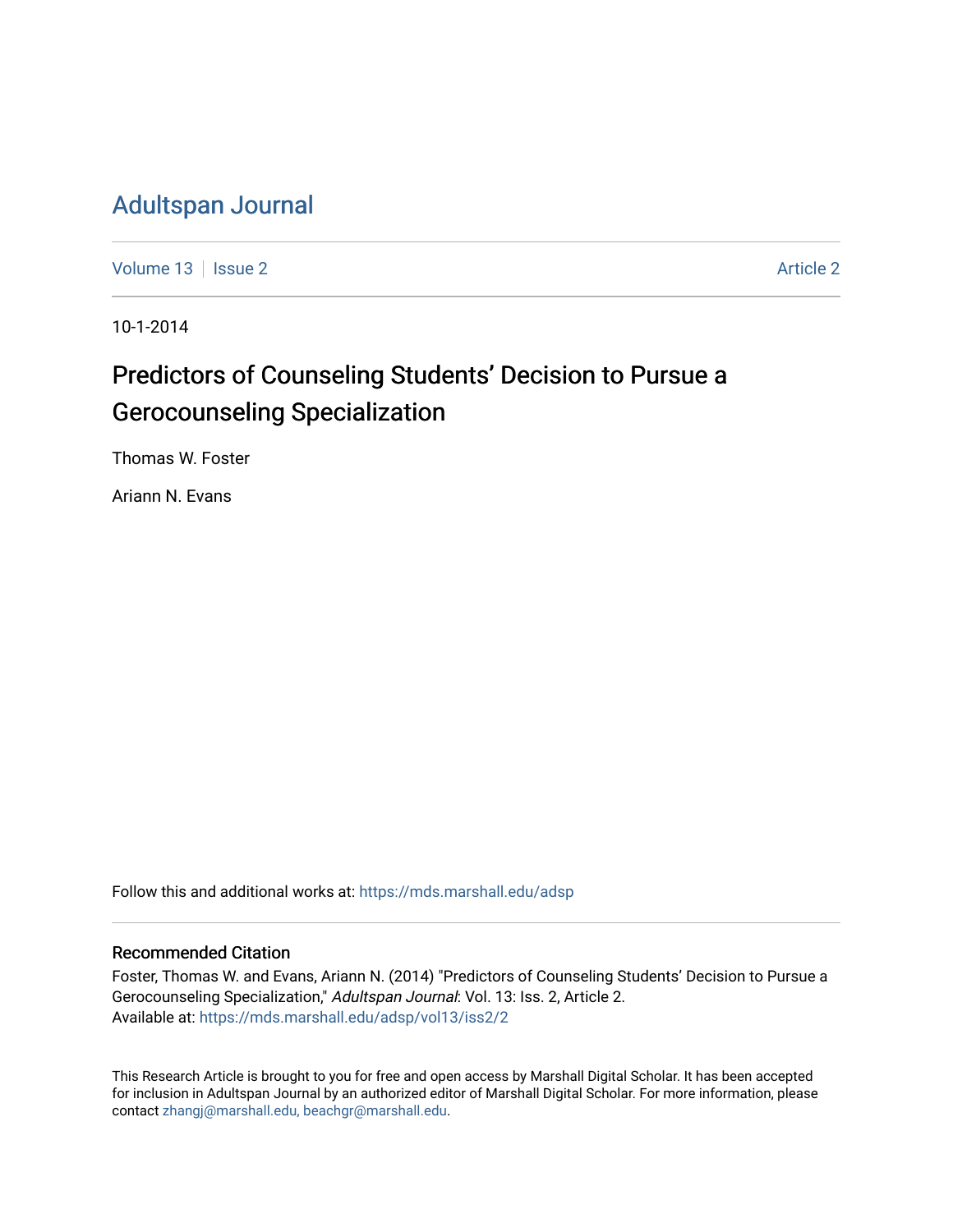# **Predictors of Counseling Students' Decision to Pursue a Gerocounseling Specialization**

# **Thomas W. Foster, Ariann N. Evans, and Lisa A. Chew**

*The authors examined which variables predicted the likelihood of counseling students' decision to pursue a gerocounseling specialization by using logistic regression analysis. Results found that overall interest, perceived preparation, training willingness, and importance were predictive factors. Curriculum strategies on how to implement these variables into existing counselor education course work are discussed.* 

*Keywords:* gerocounseling, counseling student, counselor education, gerontology

The population of older adults in the United States is at a record high and continues to grow (U.S. Census Bureau, 2011). By 2030, researchers predict that 20% of Americans (72 million) will be age 65 years or older (National Institute on Aging, 2006), and, by 2020, longevity is anticipated to reach 82 years for women and 77 years for men (U.S. Census Bureau, 2011). Though psychological disorders are not typically part of the aging process, the growing population will cause an increase in prevalence rates for depression, anxiety, and substance abuse (National Institute of Health, 2014; National Institute of Mental Health, 2005), and clinical mental health counselors must be prepared to take on this challenge. So, how are students in clinical mental health counseling programs being trained to work with older adults? And what interests do these students have in working with this unique population? The answers to these questions are important for counselor educators to know to prepare for the upcoming need for gerocounseling services and to ensure that they provide adequate training opportunities to students.

*Thomas W. Foster, Ariann N. Evans, and Lisa A. Chew, Department of Counseling, Loyola University New Orleans. Correspondence concerning this article should be addressed to Thomas W. Foster, Department of Counseling, Loyola University New Orleans, 6363 St. Charles Avenue, PO Box 66, New Orleans, LA 70118 (e-mail: tfoster@loyno.edu).*

*© 2014 by the American Counseling Association. All rights reserved.*

. . . . . . . . . . . . . . . . . . . **ADULTSPAN***Journal October 2014 Vol. 13 No. 2* **79**

Published by Marshall Digital Scholar, 2014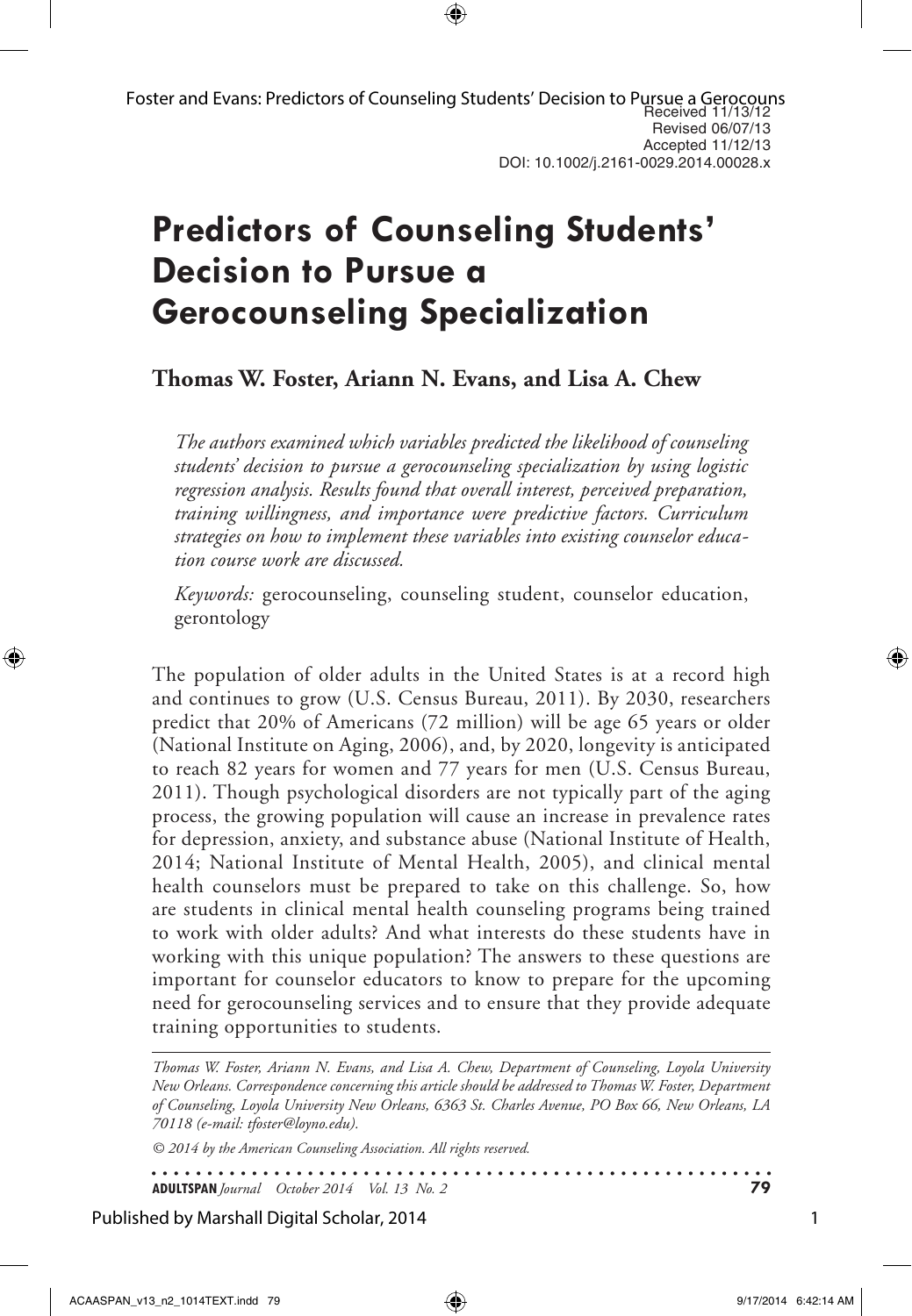#### Adultspan Journal, Vol. 13, Iss. 2 [2014], Art. 2

Although gerocounseling has a 3-decade history within professional counseling (Blake & Kaplan, 1975; Myers, 1995), recent trends suggest that this specialization has lost popularity within the profession. Evidence to support this argument includes the National Board for Certified Counselors discontinuing its gerocounseling certification in 1999 because of a lack of counselors applying for the certification (P. Leary, personal communication, August 7, 2012) and the Council for Accreditation of Counseling and Related Educational Programs (CACREP; 2009) deleting the gerontological counseling track from its 2009 Standards. The rationale for the removal of the gerontological counseling track was because only two counseling programs pursued this accreditation since the implementation of the standards in 1992 (Bobby, 2013). Currently, no association representing professional counseling offers formal certification, training standards, or specialization programs for gerocounseling. In addition, future prospects of any gerocounseling academic standards are not foreseeable; the first draft of the 2016 CACREP Standards does not signify a reinstallation of the original or a new gerontological counseling track for its revised standards (CACREP, 2013). With the increasing number of older adults, and the agespecific challenges they bring to counseling (Foster & Kreider, 2009; Stickle & Onedera, 2006), counseling students will need opportunities to pursue gerocounselor training to serve this population effectively.

Despite minimal attention within the profession, counseling students report a strong interest in gerocounseling. Foster, Kreider, and Waugh (2009) studied counseling students' perceptions of working with older adults. They found a noteworthy overall interest in gerocounseling and strong willingness to seek training. First, counseling students reported being very to somewhat interested in gerocounseling topics, such as grief counseling (70%), family counseling with older adults (63%), counseling caregivers of older adults (55%), and retirement counseling (43%). Students also reported being very to somewhat interested in working with older adults in specific settings, such as private practice (43%) and community mental health agencies (45%). Second, when asked about feeling prepared to work with older adults, students provided mixed results. They described feeling very to somewhat prepared to conduct assessments (42%) and counseling interventions (50%) with older adults, but reported feeling very to somewhat unprepared to work on issues related to grief (55%), retirement (68%), and health problems (53%). When asked about their willingness to seek additional training in gerocounseling, students reported being very to somewhat willing to engage in activities such as course work (61%), workshops (71%), and conferences (66%). Third, the majority of counseling students reported that if they were to work with older adults, it would be very to somewhat important to be knowledgeable about age-related assessment procedures (88%) and interventions (93%), retirement (86%), grief work (94%), and physical health concerns (91%). Finally, Foster et al. asked counseling students: "If your counseling program offered a specialization in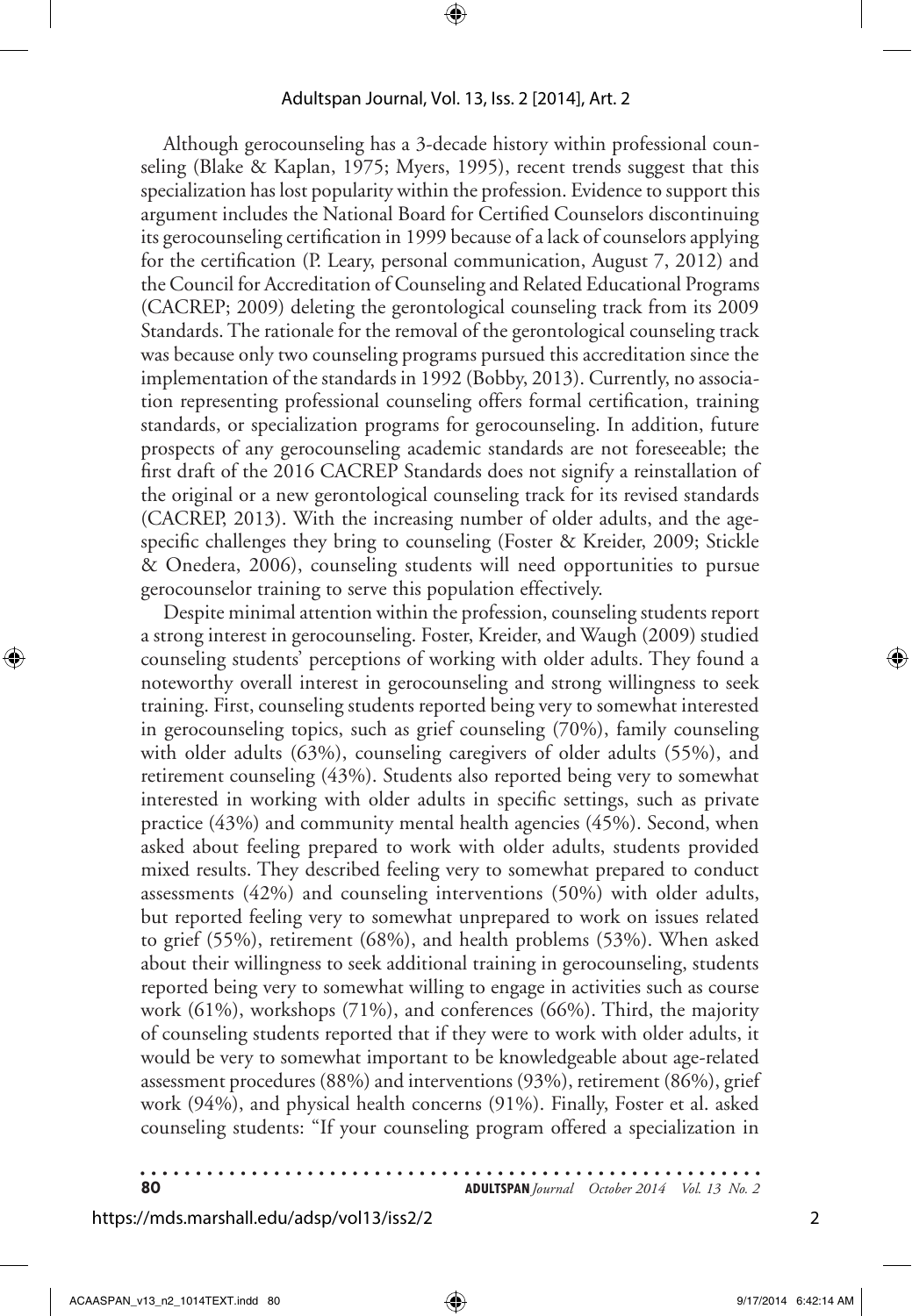gerocounseling, would you complete the requirements for this specialization?" Forty percent of students responded yes to this question. (For a full description of the results of this study, see Foster et al. [2009].)

Thus, these descriptive findings provide support that counseling students are interested in gerontological topic areas and working environments but generally feel unprepared to work with older adults on specific age-related issues. The findings also indicate that students are willing to seek additional training and acknowledge the importance of understanding age-related issues. So, how do these findings help those counseling programs interested in developing a gerocounseling focus? And how can they be used to influence student interest in engaging in a gerocounseling specialization? Current research cannot immediately address these questions. More data analysis is needed to determine which specific variables most predict the likelihood of students deciding to pursue a gerocounseling specialization. Thus, the purpose of this study was to use advanced analyses to expand upon the results of Foster et al. (2009) to determine which of the variables described above best predict the likelihood of a student's decision to specialize in gerocounseling. It is important for counselor educators to understand which variables relate to a student's decision to seek gerocounseling training, because those variables could be integrated into aspects of their counseling program. Before studying which variables predict student engagement, we must determine the validity of the subscales within the survey developed and used by Foster et al. (2009). Our two research questions for this study are as follows:

- 1. Which subscales exist within the survey created by Foster et al. (2009)?
- 2. How does interest in topic areas, interest in work environments, feelings of preparedness, willingness to seek training, and the importance of being knowledgeable about gerocounseling predict the likelihood of students engaging in a gerocounseling specialization?

# **Method**

We obtained permission to use the data set compiled by Foster et al. (2009). For the current study, we provide a description of their participants' demographics, their survey instrument, and the procedures they used to collect the data.

# **Participants**

Participants (*N* = 385) consisted of graduate-level students currently enrolled in counselor education programs. Six counseling programs located nationwide provided a convenience sample. The average student age was 29 years, with a range of 20 to 62 years. Four students did not provide their age. Sixty-four of the students were male, and 319 were female. Two students did not respond with their gender. Regarding race, 329 students were Caucasian, 35 were African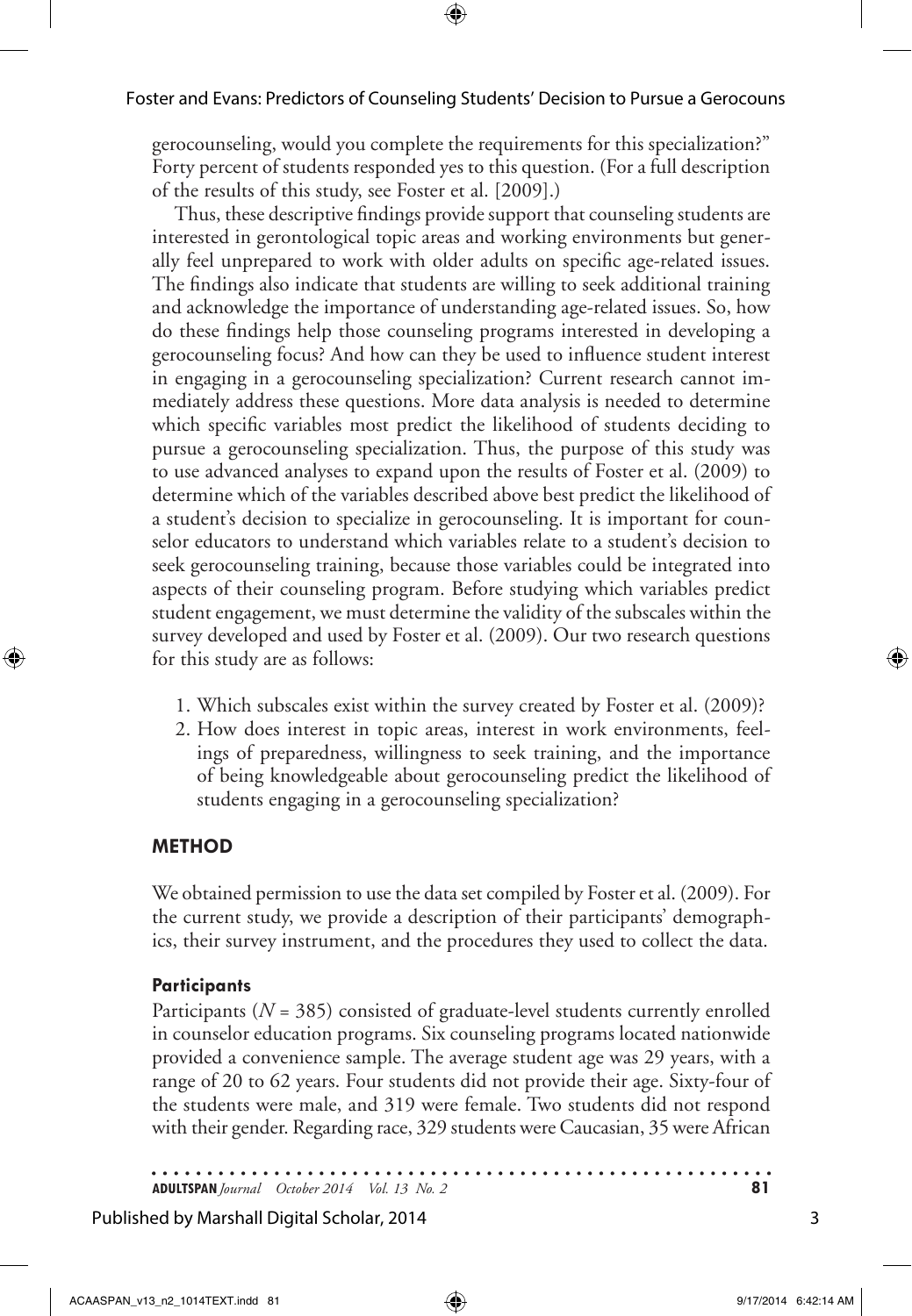American, six were Asian American, three were Hispanic American, two were American Indian, seven classified themselves as other, and three did not respond.

Foster et al. (2009) measured three program levels: master's, doctoral, and other. Three hundred and forty seven students reported being at the master's level, 30 identified themselves as being at the doctoral level, seven reported other, and one did not answer. Students responding with other declared pursuing an education specialist degree or taking additional coursework for state licensure requirements. Students were also asked to list their counseling tracks. Most were enrolled in community counseling (*n* = 139) and school counseling (*n* = 156) programs. The rest were enrolled in doctoral-level counselor education programs (*n* = 26), mental health counseling programs (*n* = 26), marriage and family counseling programs (*n* = 3), a rehabilitation counseling program (*n*  = 1), or a combined mental health and school counseling program (*n* = 34). The majority of students (*n* =285) reported that their counseling programs were CACREP accredited, 92 students reported that their programs were not CACREP accredited, and eight did not know. Finally, responding students reported an average of 23 completed credit hours, with a range of 0 to 114. Ten students did not list how many credit hours they completed.

#### **Instrument**

Foster et al. (2009) created a two-part survey with questions pertaining to different aspects of gerocounseling. The first part contains eight questions. The first five questions, based on a 5-point Likert-type scale, questioned students on the following: (a) their interest level in gerocounseling issues, (b) their interests in gerocounseling work environments, (c) their perceived level of preparation in working with older adults, (d) their willingness to seek additional training in gerocounseling, and (e) how important they believed it was for counselors who work solely with older adults to specialize in gerocounseling. Questions 6 through 8 asked students whether a gerocounseling specialization is necessary for counselors who work exclusively with older adults, if they would be willing to complete such a specialization if it were offered, and how many extra classes they would be willing to take for the specialization. The questionnaire's second part involved students' demographic information, such as age, race, program level (i.e., master's, doctoral, or other), program type (e.g., community, rehabilitation), program accreditation status (CACREP vs. non-CACREP), and number of completed credit hours. Completing the survey was estimated to take 10 to 12 minutes. Foster et al. (2009) created this survey instrument based on the guidance of Dillman (2007).

#### **Procedure**

Permission was obtained from the institutional review boards of six of the nine recruited universities. Foster et al. (2009) gained authorization to collect data from these six counseling programs. They personally distributed and collected surveys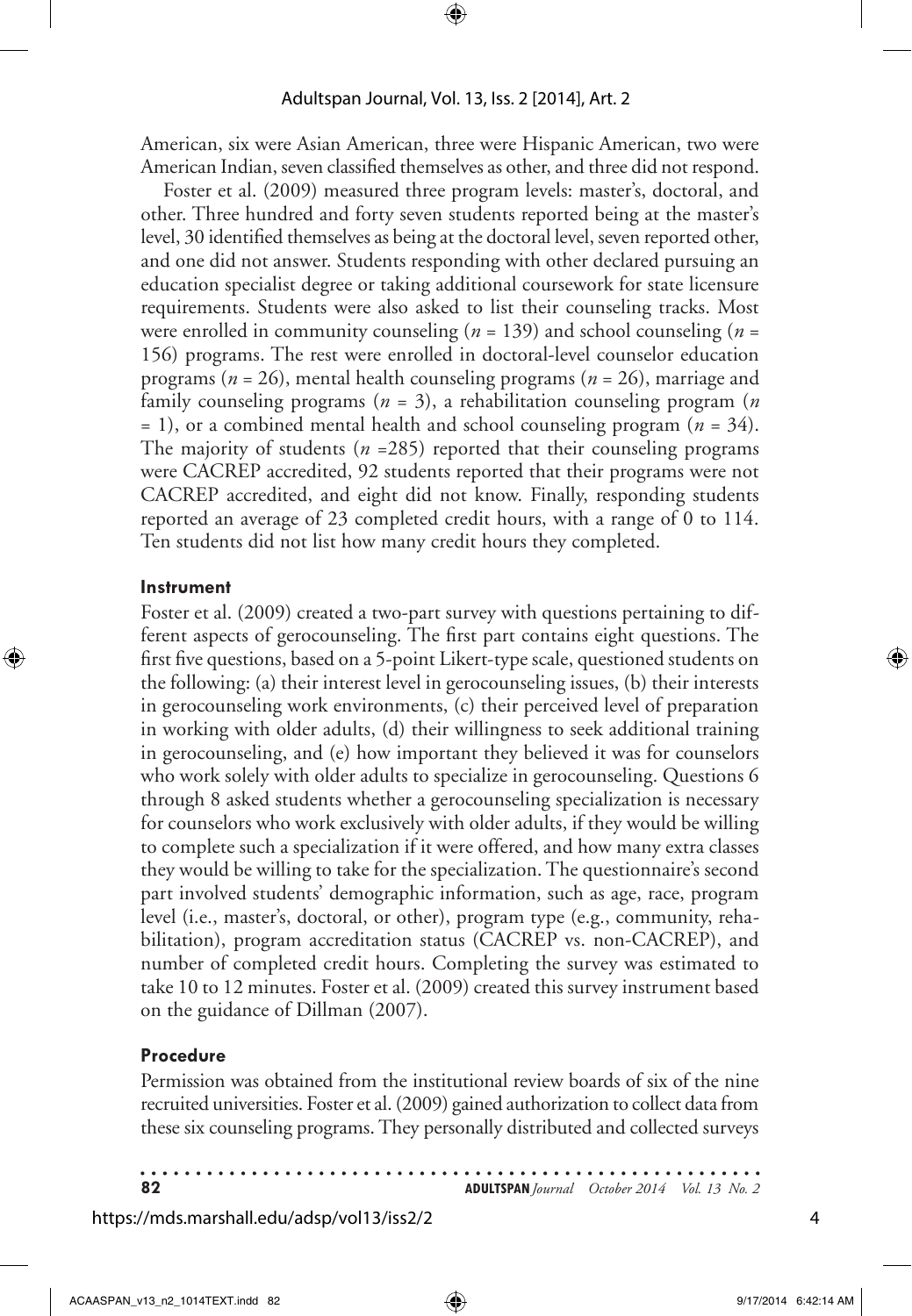#### Foster and Evans: Predictors of Counseling Students' Decision to Pursue a Gerocouns

from four of the programs, while faculty members from the other two programs received and returned them through the mail. Students received a consent letter explaining the rationale for the study and the voluntary nature of participation. Surveys were completed and returned in the same class period. Because of the nature of the data collection strategies, the return rate was high (96%).

#### **Results**

We received permission to use the data set collected by Foster et al. (2009), as described earlier. Because the nature of the data has not changed, their descriptive results apply to our study. Refer to Foster et al. (2009) for detailed descriptive results.

Our first research question asked which subscales exist within the survey created by Foster et al. (2009). To answer this question, we completed an exploratory and confirmatory factor analysis using both a varimax and promax solution. Because the results of the two solutions were similar, we present here only the varimax solution because it offered the most simplistic result and is easily replicated (Thompson, 2004). We completed both a scree test (see Figure 1) and an analysis of the eigenvalues. The scree test offered the most pragmatic and helpful solution. Table 1 presents the four-factor varimax rotated factor matrix.



Published by Marshall Digital Scholar, 2014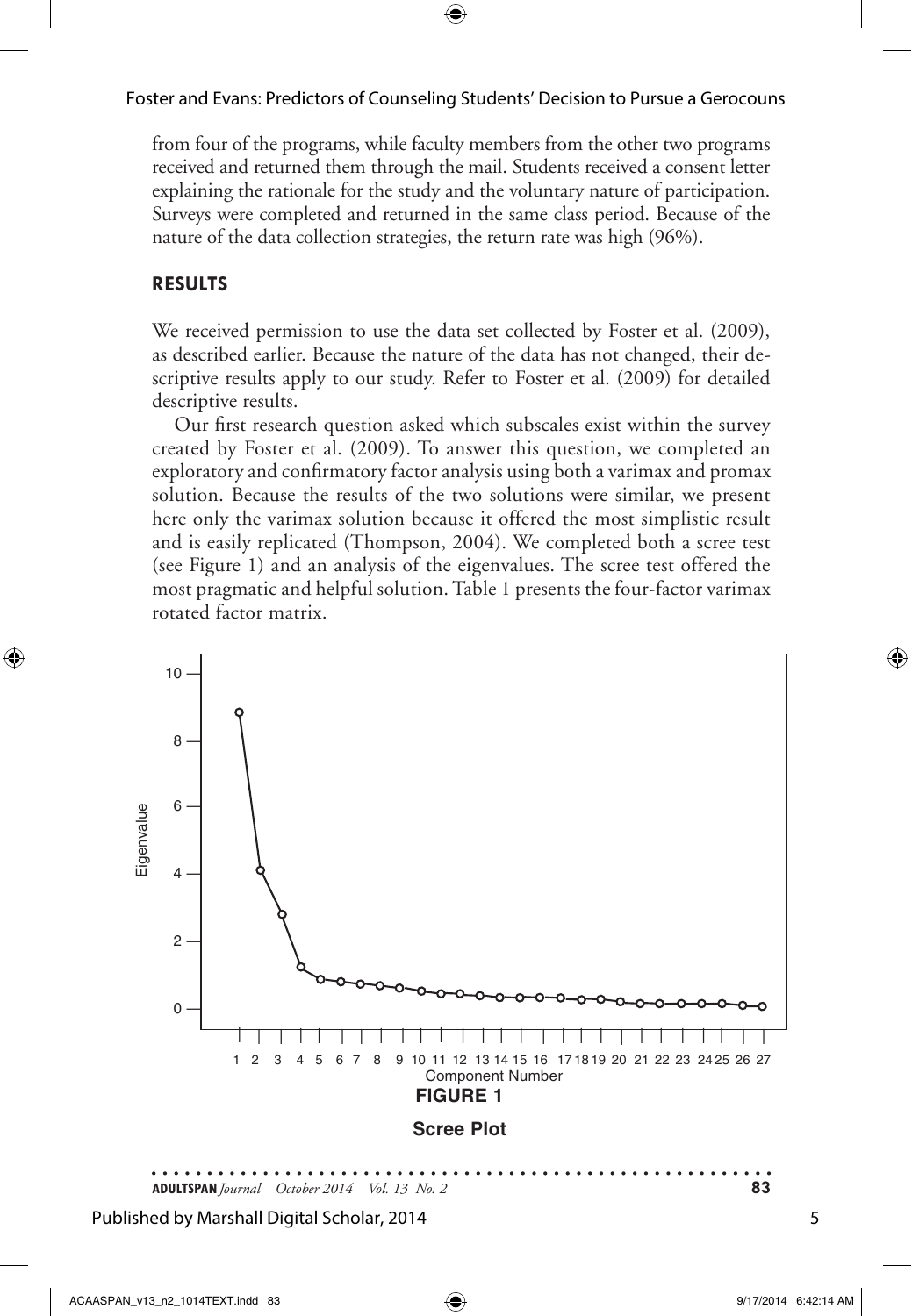#### **Table 1**

|                           | Factor |                |      |      |  |  |  |
|---------------------------|--------|----------------|------|------|--|--|--|
| Item                      | 1      | $\overline{2}$ | 3    | 4    |  |  |  |
| $\mathbf{1}$              | 0.55   |                |      |      |  |  |  |
| 2                         | 0.66   |                |      |      |  |  |  |
| $\ensuremath{\mathsf{3}}$ | 0.68   |                |      |      |  |  |  |
| $\overline{\mathcal{L}}$  | 0.71   |                |      |      |  |  |  |
| 5                         | 0.70   |                |      |      |  |  |  |
| 6                         | 0.78   |                |      |      |  |  |  |
| $\overline{\mathcal{I}}$  | 0.77   |                |      |      |  |  |  |
| $\,$ 8 $\,$               | 0.70   |                |      |      |  |  |  |
| $\boldsymbol{9}$          | 0.72   |                |      |      |  |  |  |
| 10                        |        | 0.76           |      |      |  |  |  |
| 11                        |        | 0.84           |      |      |  |  |  |
| 12                        |        | 0.68           |      |      |  |  |  |
| 13                        |        | 0.76           |      |      |  |  |  |
| 14                        |        | 0.68           |      |      |  |  |  |
| 15                        |        | 0.72           |      |      |  |  |  |
| 16                        | 0.40   |                | 0.71 |      |  |  |  |
| 17                        | 0.45   |                | 0.71 |      |  |  |  |
| 18                        | 0.37   |                | 0.67 |      |  |  |  |
| 19                        | 0.33   |                | 0.76 |      |  |  |  |
| 20                        | 0.35   |                | 0.77 |      |  |  |  |
| 21                        |        |                |      | 0.80 |  |  |  |
| 22                        |        |                |      | 0.87 |  |  |  |
| 23                        |        |                |      | 0.81 |  |  |  |
| 24                        |        |                |      | 0.83 |  |  |  |
| 25                        |        |                |      | 0.87 |  |  |  |
| 26                        |        |                |      | 0.83 |  |  |  |
| 27                        |        |                |      | 0.83 |  |  |  |

#### **Four-Factor Varimax Solution**

*Note.* Some items were multivocal (factor pattern coefficients of |.30| or greater on more than one factor), but we placed each item with the factor with which it rated the highest. For specific items, see Foster et al. (2009). Factor 1 = Overall Interest; Factor 2 = Perceived Preparation; Factor  $3$  = Training Willingness; Factor  $4$  = Importance.

Our findings suggest that four of the five subscales that Foster et al. (2009) created within their survey instrument are valid. The first subscale we named Overall Interest, which combines the items measuring interest in gerocounseling topics with interest in gerocounseling work environments. The second subscale, named Perceived Preparation, includes all of the items pertaining to counseling students' feelings of preparedness to work with older adults. We named the third subscale Training Willingness because it contained all of the items that reflected students' willingness to engage in additional training in gerocounseling. Finally, we termed the fourth subscale Importance because it included all items related to students' beliefs about how counselors who work solely with older adults should specialize in gerocounseling. Refer to Foster et al. to review the specific items on the survey.

After we validated the subscales using factor analytic procedures, we answered the second question about how these subscales predict the likelihood

. **. . . . .** . **84 ADULTSPAN***Journal October 2014 Vol. 13 No. 2*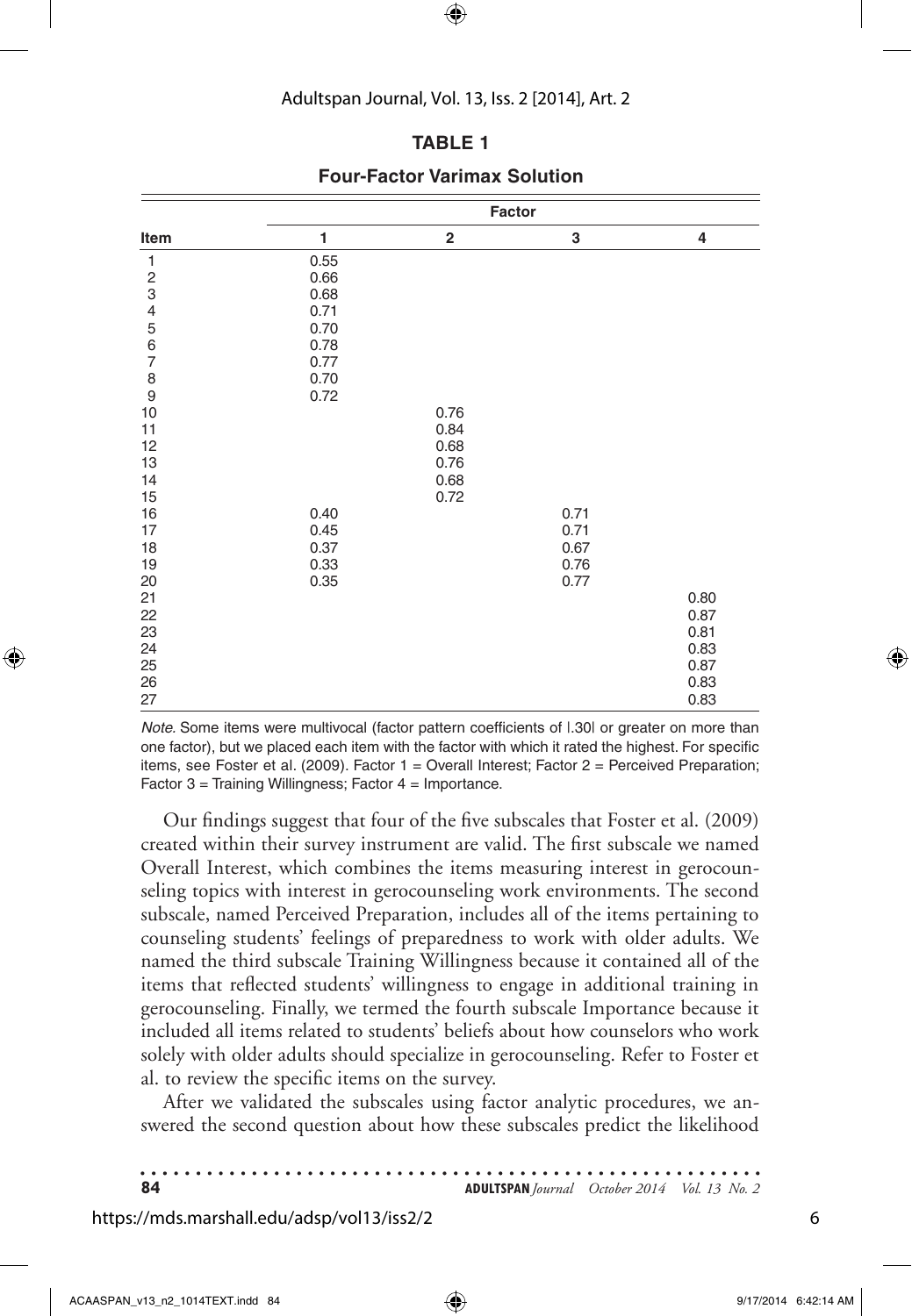of students engaging in a gerocounseling specialization. The criterion variable for this study is whether a counseling student would or would not pursue a gerocounseling specialization, and it is measured categorically (0, 1). Criterion variables that use binary data require logistic regression analysis, and results are described in terms of the odds that the outcome is affected by the predictor variables (Pampel, 2000). We used the standardized coefficients of the four subscales from the factor analysis as the predictor variables.

Our results indicate that overall interest, perceived preparation, training willingness, and importance all were significant at predicting the odds of students engaging in a gerocounseling specialization (see Table 2). The most notable predictor was overall interest. Students who reported a high interest in gerontological topic areas and work environments were 3.85 times more likely to engage in a gerocounseling specialization. The predictor with the second highest odds ratio was importance; students who thought it was important for counselors who work with older adults to be knowledgeable of aging issues and age-specific interventions were 2.56 times more likely to engage in a gerocounseling specialization. Third, students who were more willing to seek out additional gerontological training experiences were 1.47 times more likely to participate in a gerocounseling specialization. Finally, students who reported feeling more prepared to work with older adults were 1.39 times more likely to take part in a gerocounseling specialization.

# **Discussion**

On the basis of our findings, we propose that the subscales Overall Interest, Perceived Preparation, Training Willingness, and Importance all predict the likelihood of counseling students choosing to engage in a gerocounseling specialization. Counselor education faculty can use these constructs as intervention strategies to stimulate interest and motivate the student body toward gerontological issues. In the following sections, we offer curriculum strategies that counselor educators can use to infuse gerontological content into five of the eight core courses of professional counseling (CACREP, 2009).

| Variable                     | RE  | SE  | df |     | ΟR   | СI         |
|------------------------------|-----|-----|----|-----|------|------------|
| Overall Interest             | .26 | .16 |    | .00 | 3.85 | [.19, .36] |
| <b>Perceived Preparation</b> | 72  | .17 |    | .04 | 1.39 | [.52, .99] |
| <b>Training Willingness</b>  | .68 | .13 |    | .00 | 1.47 | [.52, .88] |
| Importance                   | .39 | .16 |    | .00 | 2.56 | [.28, .54] |

**Table 2**

# **Logistic Regression Results**

*Note.* RE = regression estimate; OR = odds ratio; CI = confidence interval.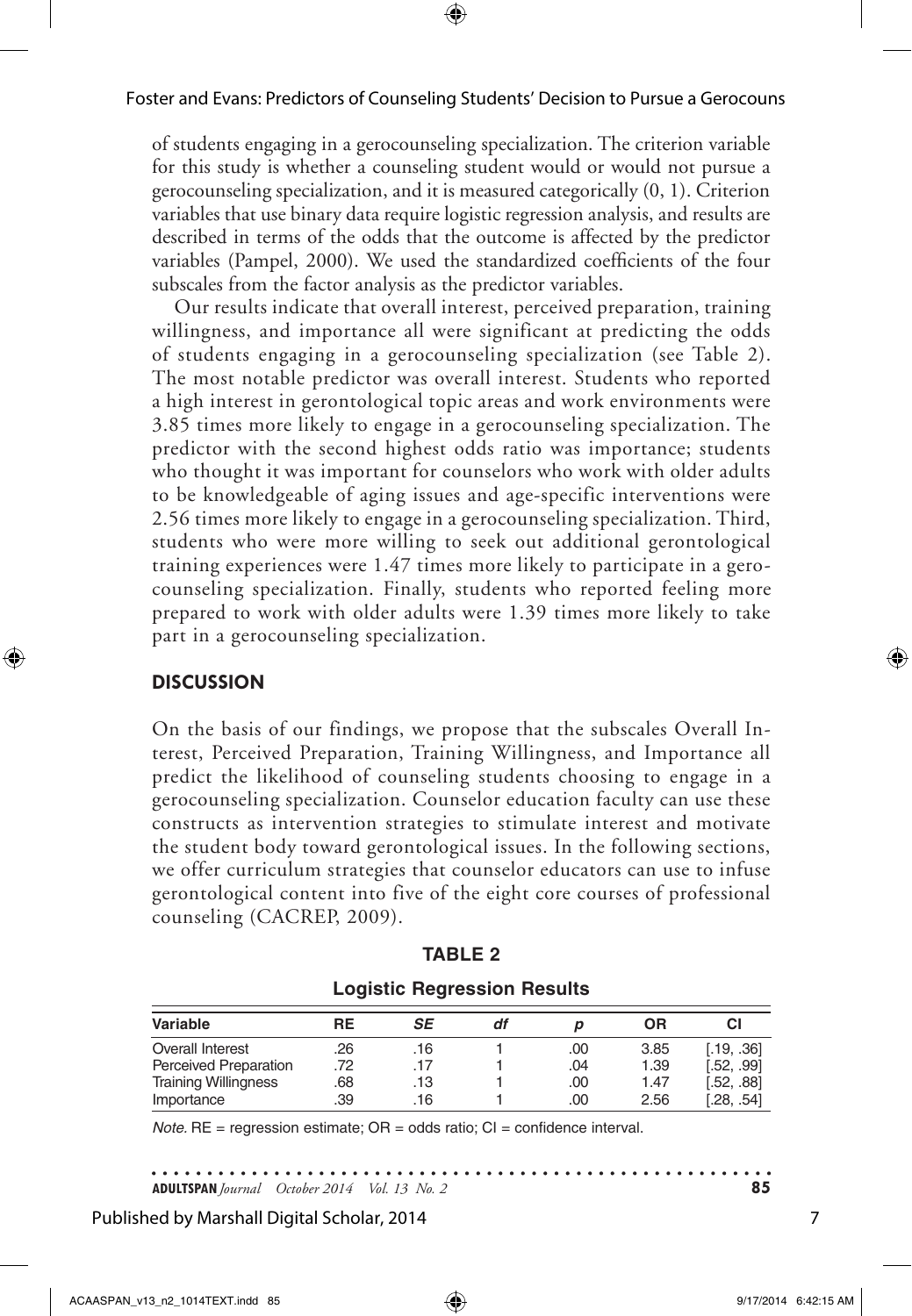#### **Course Infusion**

Aging issues permeate many of the core courses within a clinical mental health counseling program, which provides faculty members with many opportunities to integrate gerontological content into existing course work. We offer examples and recommendations for the following courses.

*Lifespan Development.* The Lifespan Development course covers all developmental points on the lifespan, including the periods of midlife and later adulthood. Counseling faculty could use this course to teach the basic gerontological content related to biological, psychological, and sociocultural development. In addition, discussions can focus on midlife and later adulthood issues, such as the empty nest (Magai & Halpern, 2001), sandwiching (Do, Cohen, & Brown, 2014), retirement (Adams & Beehr, 2003), and successful aging (Rowe & Kahn, 1997, 1998). Faculty teaching this content should be mindful of the four predictor variables in the following ways. First, faculty can expose students to the idea of working with midlifers and older adults by presenting clinical issues related to these times of life. For example, a clinical issue more specific to midlife and later adulthood is caretaking (Stephens & Franks, 1999). Faculty could teach content related to both caretaking and the specific struggles associated with being a caretaker. In addition, they could provide students with a clinical vignette of a distressed family involved in caretaking for an older parent. The students could discuss the vignette in small groups and develop strategies for how they would work with the family. This type of exposure to aging content and clinical application might influence students' perceived preparation to work with caretaking issues, as well as increase their interest in seeking additional training.

*Multicultural Counseling.* The Multicultural Counseling course could present students with a cultural perspective of aging by examining the between- and within-group differences of generational cohorts. Students would gain insight into how historical events shaped each cohort by learning about the differences between the generations (e.g., Silent Generation, Baby Boomers, Generation X). For example, members of the Baby Boomer generation are in better physical health (Zapolsky, 2003), possess more education, and grew up in a more peaceful time compared with their parents' generation (Maples & Abney, 2006), thus affecting their life perspective. In addition, faculty could expose students to how the within-group differences of a cohort are greater than the betweengroup differences of cohorts—specifically how people become more unique individuals as they age (Dollinger & Clancy Dollinger, 2003). Examining lifespan development from a cultural perspective adds another dimension of depth to a person's cultural identity and promotes the importance of understanding aging issues from a cultural viewpoint. Viewing aging through a cultural lens can also stimulate interest and keep students' attention on aging issues.

*Assessment.* Counseling faculty teach a wide array of assessment strategies and the use of various psychological instruments within the Assessment course. When using assessment strategies and instruments, students learn to make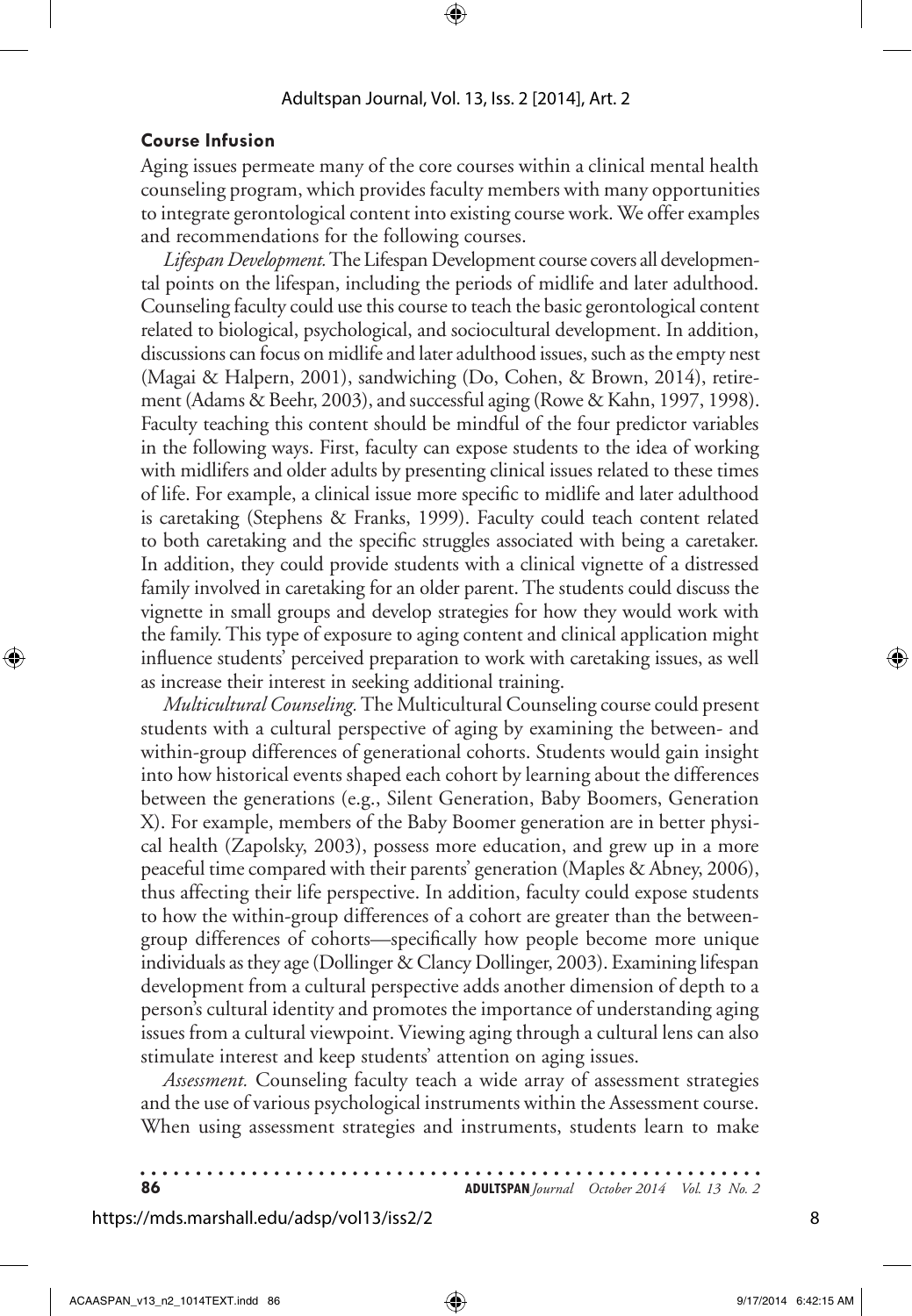accommodations based on the client's age and cultural makeup. For example, some cultural groups do not normally make eye contact with others, so, when conducting an intake, a counselor would avoid doing so with such a client (Becze, 2007). Another example is making sure that any instrument administered to a client has been validated using the client's demographic makeup (Furr & Bacharach, 2008). Like cultural groups, accommodations for aging clients should be included within the Assessment course. Faculty could present assessment strategies specific to aging issues, such as the appropriate length of a clinical interview, visual and auditory considerations, ergonomics of the furniture, and flexibility of where interviews might need to occur (Edelstein & Kalish, 1999). In addition, faculty could introduce cognitive assessments and instruments that counselors typically use with older adults, such as the Mini Mental Status Examination and Geriatric Depression Scale. Specific geriatric assessment training would likely encourage students to feel more prepared to counsel older adults, emphasize the importance of specialized education, and promote interest in working with this population.

*Career Counseling.* The Career Counseling course typically teaches students about career theories and models aimed at the beginning of an individual's career, with little emphasis on career issues that midlifers and older adults face. One career issue that faculty could address related to aging is retirement and retirement counseling. A variety of retirement topics exist in the literature, such as forced versus voluntary retirement (Richardson, 1993), bridgework (Shultz, 2003), retirement preparation (Kim & Moen, 2001; Taylor & Doverspike, 2003), wellness, and mattering (Myers & Degges-White, 2007; Schlossberg, 2009). Faculty could introduce retirement issues to the class and describe the process of retirement counseling using individual, group, or couples approaches. This type of training would influence students' perceived preparation to work with retirement issues and possibly increase their interest and willingness to seek additional gerocounselor education.

*Research and Program Evaluation.* CACREP (2009) requires that the Research and Program Evaluation course prepare students to understand various types of research methodologies and statistical analyses and that students use empirical research as the basis for evidence-based practice. Requiring students to read and critique empirical articles is one strategy often used by faculty to accomplish these goals. Some of these articles could pertain to aging research and expose students to a number of research methodologies on these topics. This assignment would present opportunities to critique research studies, inform practice, stimulate interest in gerontological issues, and help students feel more adequately prepared to work with older adults.

### **Future Research Implications**

The results of the present study confirm that the subscales of Overall Interest, Perceived Preparation, Training Willingness, and Importance all predict the

**ADULTSPAN***Journal October 2014 Vol. 13 No. 2* **87**

Published by Marshall Digital Scholar, 2014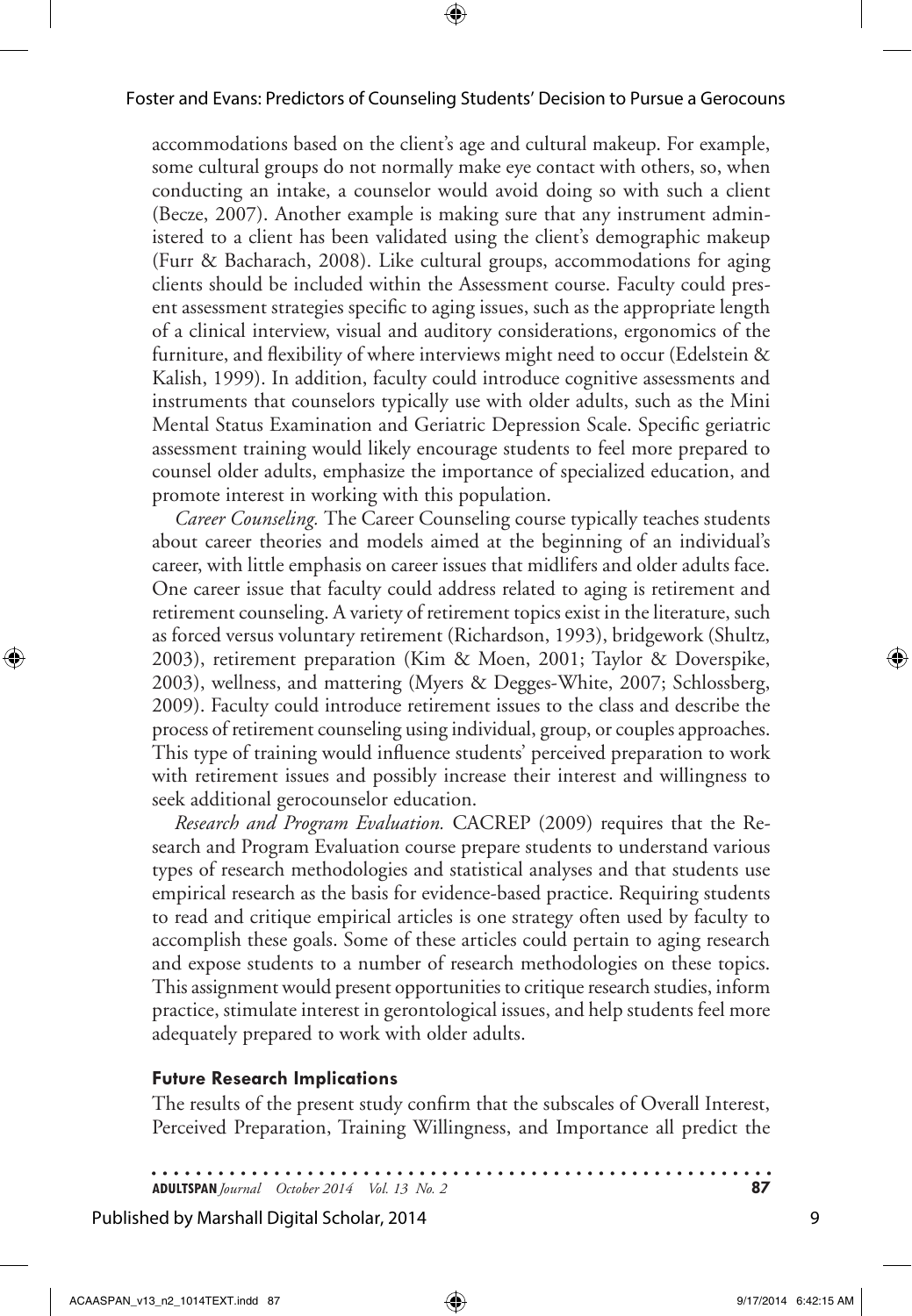likelihood of counseling students' decision to engage in a gerocounseling specialization. However, other student variables might contribute to this decision, such as age, race, program type (clinical mental health vs. school counseling), undergraduate major, or number of completed courses in a program. More research is needed to understand how these variables predict students' decision to specialize in gerocounseling.

# **Conclusion**

As the U.S. population ages, the need for gerocounseling services will increase. Previous research indicated that counseling students possess an interest in gerocounseling topic areas and specialization (Foster et al., 2009). We set out to determine which variables predicted the odds of a counseling student choosing to pursue a gerocounseling specialization. We discovered that the four subscales (i.e., Overall Interest, Perceived Preparation, Training Willingness, and Importance) found in our logistic regression analysis all significantly predicted the likelihood of a counseling student's decision to pursue gerocounseling. Counselor educators can infuse these variables into their curriculum to stimulate student interest to pursue a gerocounseling specialization either within their counseling program or through other avenues of study.

# **References**

Adams, G. A., & Beehr, T. A. (Eds.). (2003). *Retirement: Reasons, processes, and results.* New York, NY: Springer. Becze, E. (2007). Learn to be sensitive to patients' cultural differences. *ONS Connect, 22,* 31.

- Blake, R., & Kaplan, L. S. (1975). Counseling the elderly: An emerging area for counselor education and supervision. *Counselor Education and Supervision, 15,* 156–157.
- Bobby, C. L. (2013). The evolution of specialties in the CACREP standards: CACREP's role in unifying the profession. *Journal of Counseling & Development, 91,* 35–43.
- Council for Accreditation of Counseling and Related Educational Programs. (2009). *2009 standards.* Retrieved from http://www.cacrep.org/doc/2009%20Standards.pdf

Council for Accreditation of Counseling and Related Educational Programs. (2013). *Draft #1 of the 2016 CACREP standards*. Retrieved from http://www.cacrep.org

Dillman, D. A. (2007). *Mail and Internet surveys: The tailored design method.* New York, NY: Wiley.

Do, E., Cohen, S., & Brown, M. (2014). Socioeconomic and demographic factors modify the association between informal caregiving and health in the sandwich generation. *BMC Public Health, 14,* 362–374. doi:10.1186/1471-2458-14-362

Dollinger, S., & Clancy Dollinger, S. (2003). Individuality in young and middle adulthood: An autophotographic study. *Journal of Adult Development, 10,* 227–236.

Edelstein, B., & Kalish, K. (1999). Clinical assessment of older adults. In J. C. Cavanaugh & S. K. Whitbourne (Eds.), *Gerontology: An interdisciplinary perspective* (pp. 269–304). New York, NY: Oxford University Press.

Foster, T., Kreider, V., & Waugh, J. (2009). Counseling students' interest in gerocounseling: A survey study. *Gerontology and Geriatrics Education, 30,* 226–242. doi:10.1080/02701960903133489

Foster, T. W., & Kreider, V. (2009). Reinventing gerocounseling in counselor education as a specialization. *Educational Gerontology, 35,* 177–187. doi:10.1080/03601270802466850

Furr, R. M., & Bacharach, V. R. (2008). *Psychometrics.* Thousand Oaks, CA: Sage.

- Kim, J. E., & Moen, P. (2001). Moving into retirement: Preparation and transitions in late midlife. In M. E. Lachman (Ed.), *Handbook of midlife development* (pp. 487–527). New York, NY: Wiley.
- Magai, C., & Halpern, B. (2001). Emotional development during the middle years. In M. E. Lachman (Ed.), *Handbook of midlife development* (pp. 310–344). New York, NY: Wiley.